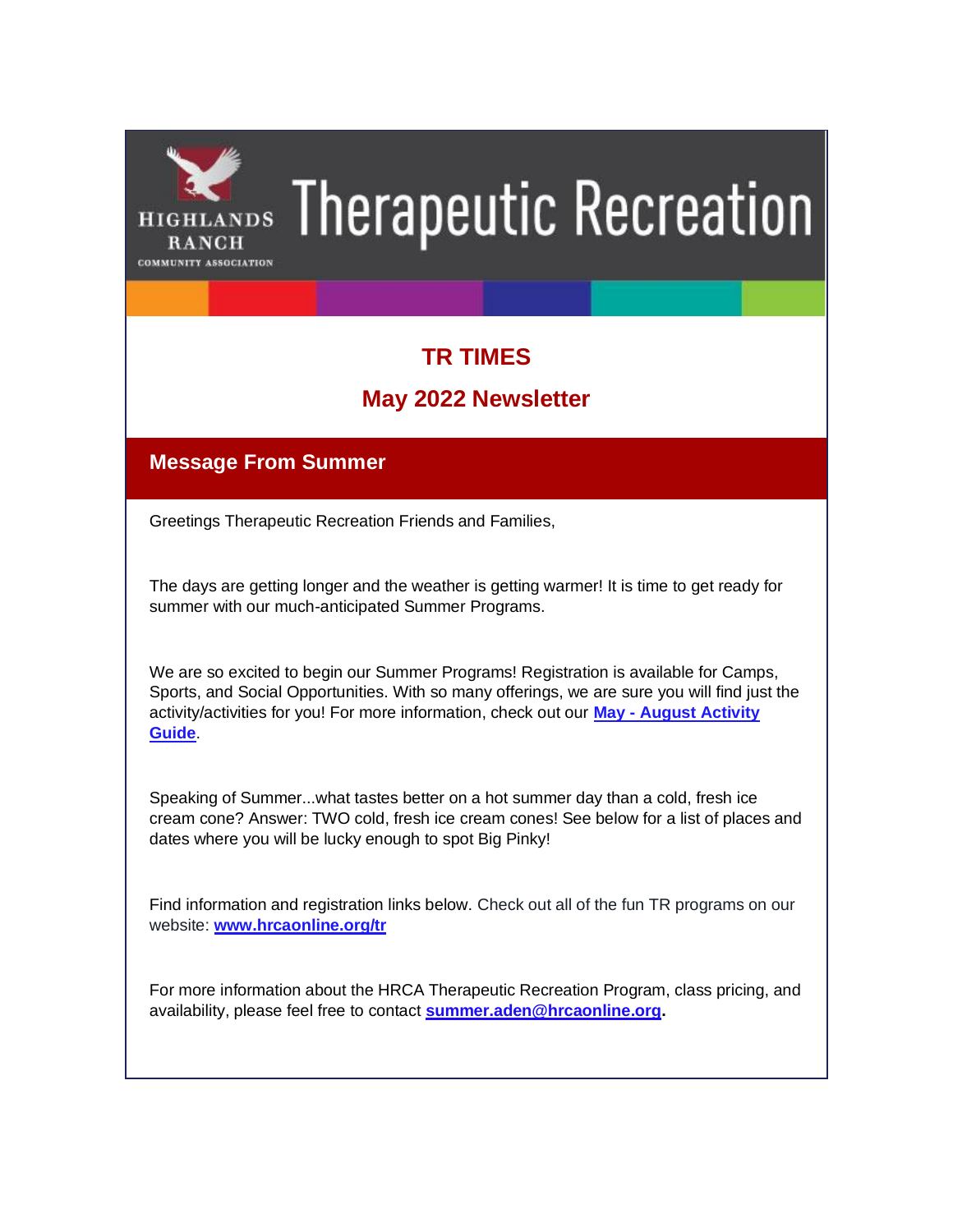# **FUNDRAISER**



Looking for something to do with the whole family on Fathers Day Weekend? Look no further than the Happy Hour Half K on Friday evening, June 17<sup>th</sup>, at Civic Green Park.

Have you always wanted to run a half marathon, or maybe just a 5K, but seems like too much work? You're in luck! Join us for the 1640 foot Happy Hour Half K "race" benefiting the HRCA Therapeutic Recreation Program. There will be live music, local beer, root beer, and more for participants. Prices increase May 2 at midnight!

June 17 6:00 p.m.

Civic Center Green

For Race Registration click **[HERE!](https://runsignup.com/Race/CO/Littleton/HRCAHappyHourHalfK)**

# **Big Pinky Sightings!**

**Big Pinky Ice Cream Truck!**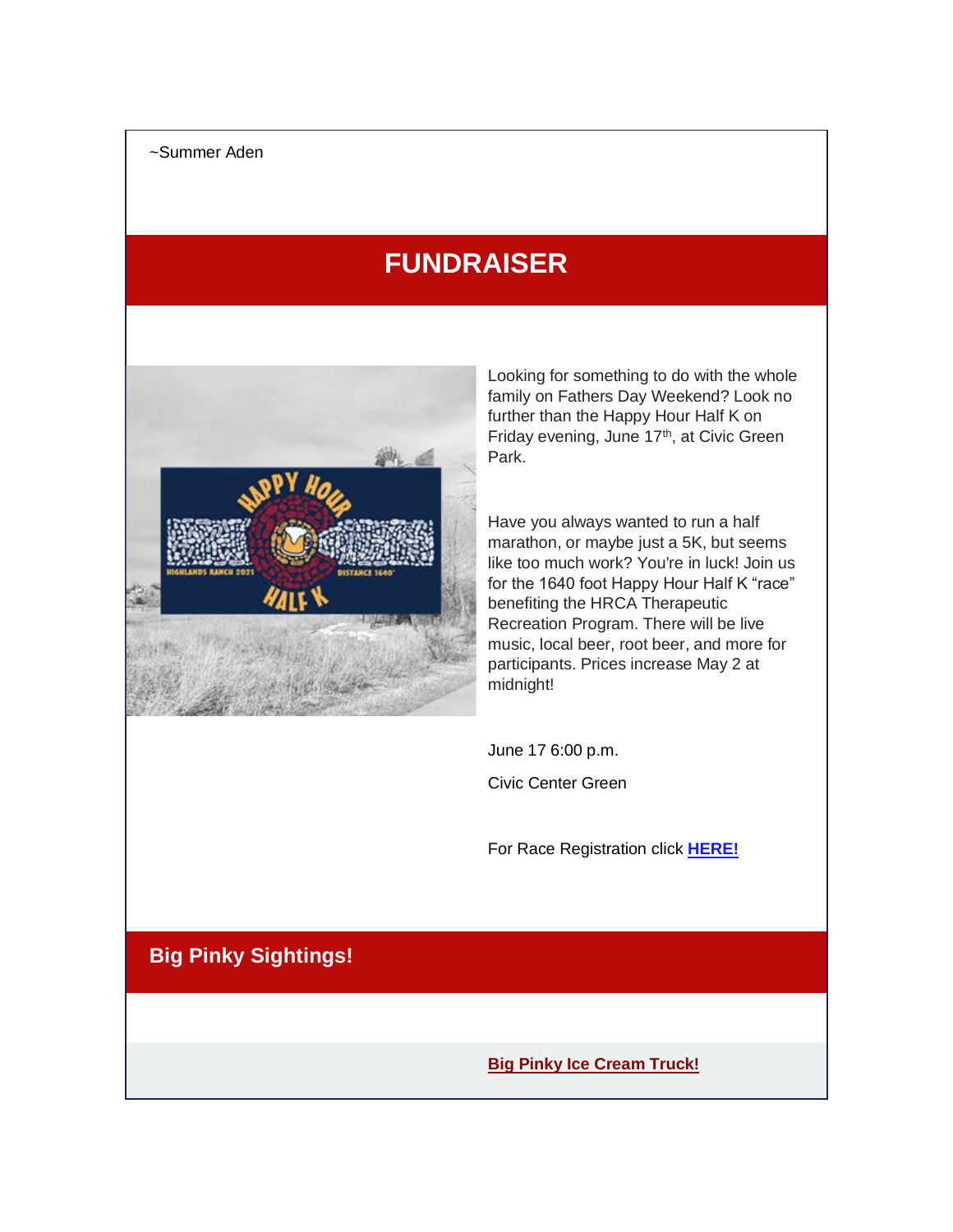

Please don't let summer pass you by without grabbing a delicious cone from High Point Creamery and Big Pinky!

Not only will you treat your taste buds with unique and creative flavors, but you will be helping TR! High Point Creamery has designated a portion of the proceeds to be donated to our programs - win, win!

Big Pinky will be at the following Highlands Ranch Events:

Concert Series

Highlands Heritage Regional Park June 2nd, 9th, 16th, and 23rd

Classic Car Show Cherry Hills Community Church June 11th, 10:00a.m. - 2:00 p.m.

### **TR Happenings**

#### **Basketball (8 - Adult)**

Learn the skills necessary to play basketball. Learn the rules of the game, focusing on good sportsmanship and teamwork.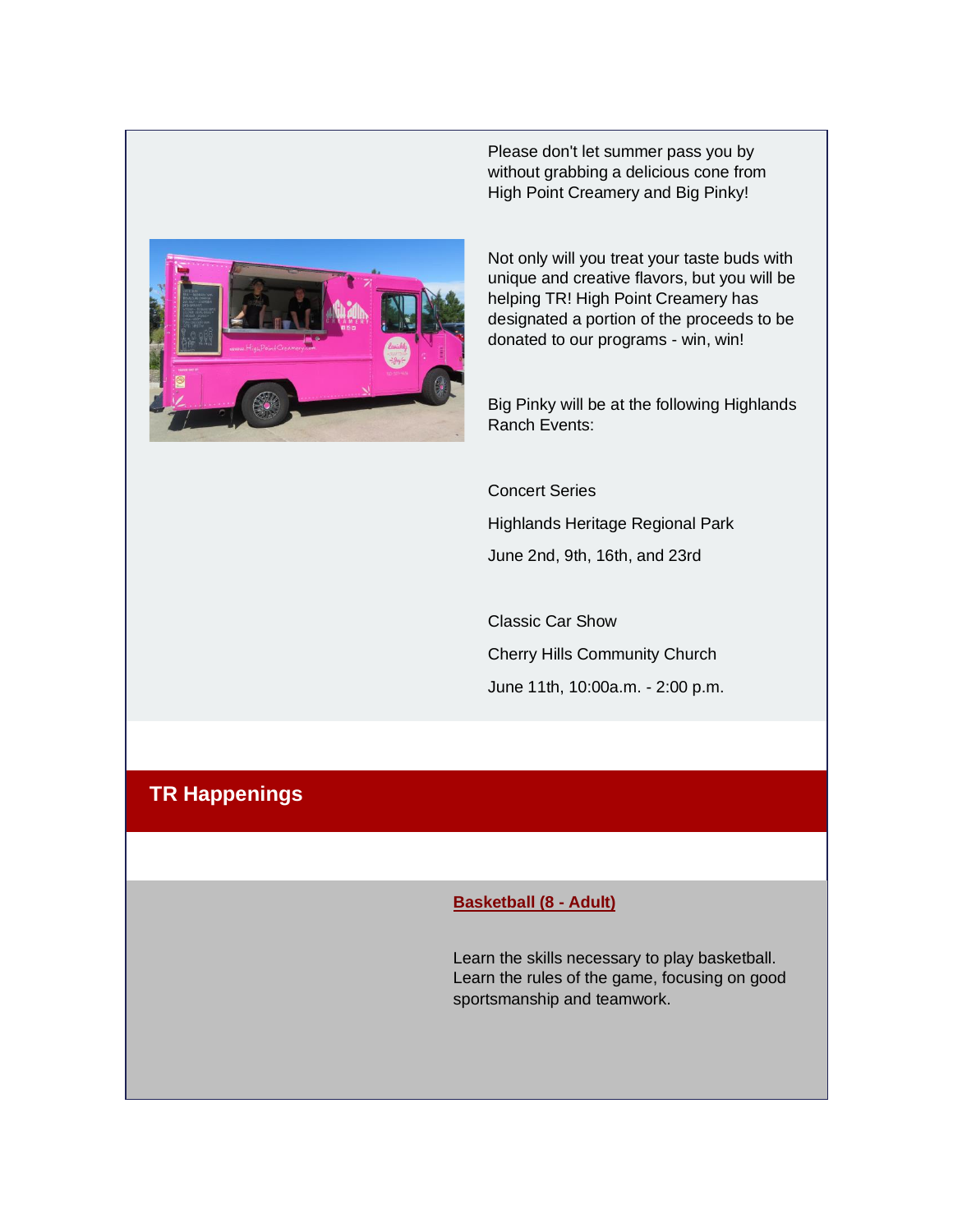

Southridge, South Gym Wednesdays 5:15 p.m. 6:00 p.m. May 11th - 25th June 1st - 29th

Register for May **[HERE](https://registration.hrcaonline.org/22843/Facilities/BookMe4LandingPages/CoursesLandingPage?widgetId=d25c001d-b7a9-491b-b7bc-75939f810da8&embed=False&redirectedFromEmbededMode=False&courseId=2b06afe0-1a1a-419b-8b2d-7c8d13aa3dc4)** Register for June **[HERE](https://registration.hrcaonline.org/22843/Facilities/BookMe4LandingPages/CoursesLandingPage?widgetId=d25c001d-b7a9-491b-b7bc-75939f810da8&embed=False&redirectedFromEmbededMode=False&courseId=ec9ba6d9-0cfb-4fcf-a229-a29cd0f6c279)**

**LEGO Camp (8 - Adult)**



#### Build castles, amusement parks, motorized cars and robotics. With access to over 100,000 pieces of LEGO, students build what they have only dreamed of with the support of experienced Snapology and Therapeutic Recreation staff. The engineer-designed curriculum challenges all ability levels to reach higher levels of engineering comprehension while having fun.

Southridge, Butte Room 9:30 a.m. - 11:00 a.m. June 6th - June 10th

To register for LEGO Camp, click **[HERE](https://highlandsranchcommunityassociation.perfectmind.com/22843/Facilities/BookMe4LandingPages/CoursesLandingPage?widgetId=d25c001d-b7a9-491b-b7bc-75939f810da8&embed=False&redirectedFromEmbededMode=False&courseId=ffd6e775-62ea-4b93-9d44-50dfb6c44bee)**

#### **Triathlon Camp (8 - Adult)**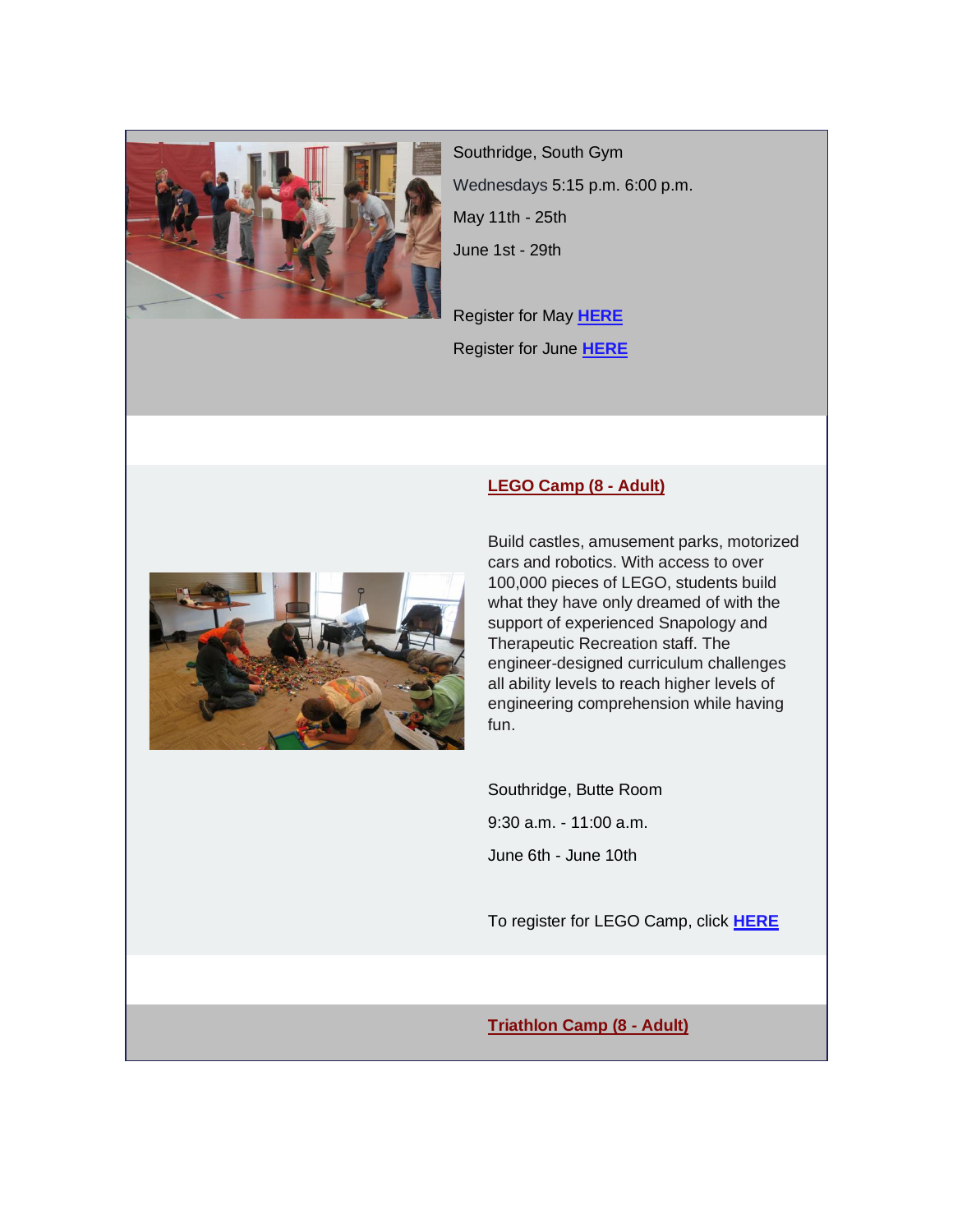

If you like to swim, bike and run, join in the fun! This program is designed to prepare athletes with special needs for the HRCA Splash Mash Dash Kid's Triathlon on August 7th at Eastridge.

Eastridge, Outdoor Pool Mondays and Thursdays

6:00 p.m. - 7:00 p.m.

June 6th - August 4th

For Tri Camp Register **[HERE](https://highlandsranchcommunityassociation.perfectmind.com/22843/Facilities/BookMe4LandingPages/CoursesLandingPage?widgetId=d25c001d-b7a9-491b-b7bc-75939f810da8&embed=False&redirectedFromEmbededMode=False&courseId=b63e7db9-48be-49d7-94b5-f8da4d75d8f6)**



#### **Special Olympics Tennis (8 - Adult)**

Learn the skills to play tennis, the rules of the game, and good sportsmanship!

Northridge, Indoor Tennis Courts 01 Mondays

4:00 p.m. - 5:00 p.m.

June 6th - July 25th

To register for Tennis, click **[HERE](https://highlandsranchcommunityassociation.perfectmind.com/22843/Facilities/BookMe4LandingPages/CoursesLandingPage?widgetId=d25c001d-b7a9-491b-b7bc-75939f810da8&embed=False&redirectedFromEmbededMode=False&courseId=027b0694-3730-410f-8675-55e4da6c2fbd)**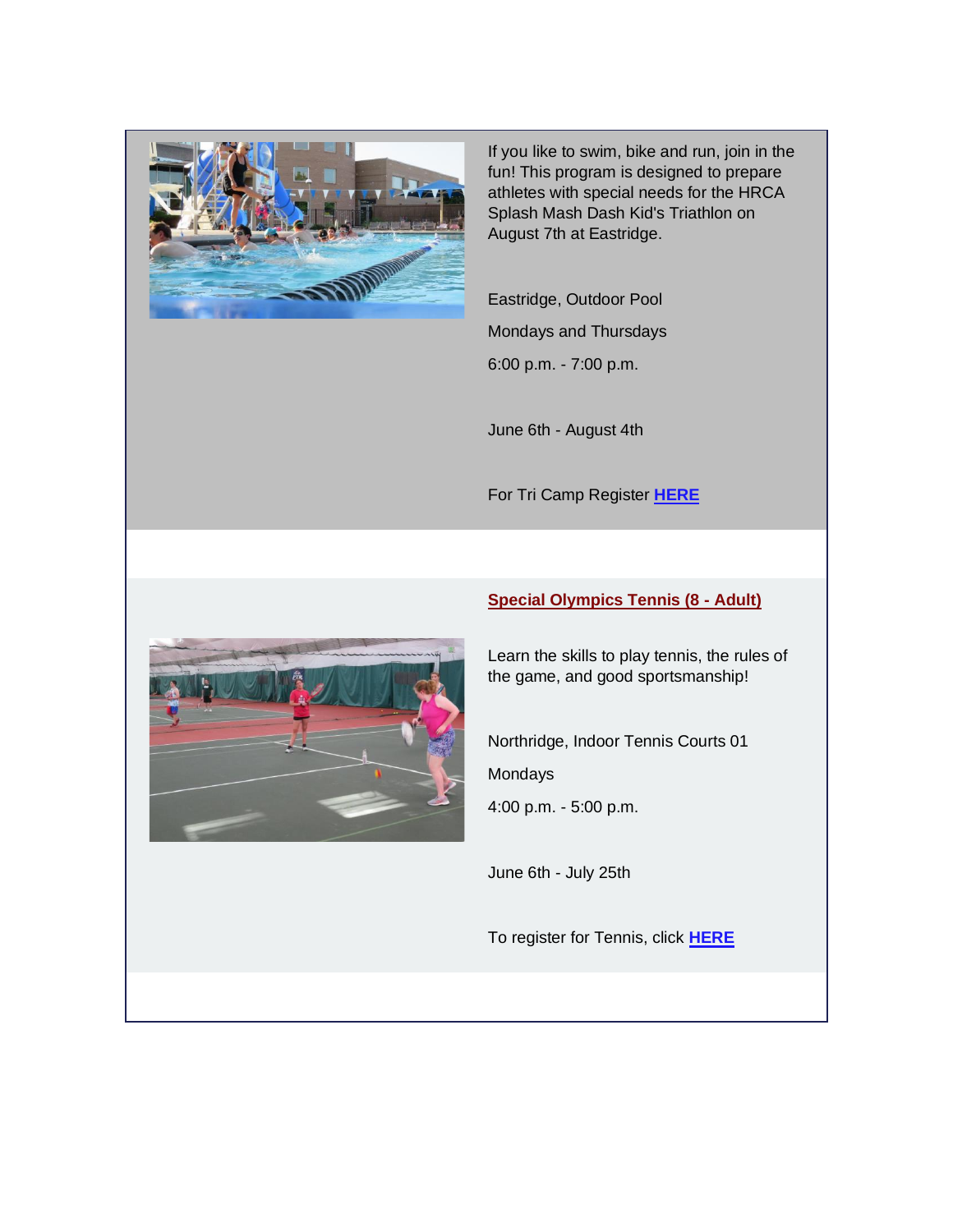

#### **Stride To Ride Bike Camp (5 - Adult)**

A program dedicated to teaching individuals of all abilities two-wheeled balance, coordination, and confidence for a lifetime of riding adventures. Registration includes the cost of a STRIDER Balance Bike to take home. If you already own a STRIDER, the cost will be reduced accordingly.

Southridge, Gym

10:00 a.m. - 11:00 a.m.

June 20th - 24th Register **[HERE](https://registration.hrcaonline.org/22843/Facilities/BookMe4LandingPages/CoursesLandingPage?widgetId=d25c001d-b7a9-491b-b7bc-75939f810da8&embed=False&redirectedFromEmbededMode=False&courseId=92bac04d-4423-4bc1-a334-e5c1613c62d2)** August 1st - 5th Register **[HERE](https://registration.hrcaonline.org/22843/Facilities/BookMe4LandingPages/CoursesLandingPage?widgetId=d25c001d-b7a9-491b-b7bc-75939f810da8&embed=False&redirectedFromEmbededMode=False&courseId=afc796e2-52fc-42b3-be43-89215bc425ba)**

#### **Volunteers Wanted**

Many of our group programs could not run without volunteer support. We welcome adults and teens (ages 15 and up). We are always looking for volunteers for our activities. Volunteer and change a life!

We have volunteer opportunities in the following programs: Basketball, Bike Camp, Hip Hop, LEGO Camp, Swim Team, Thrilling Thursdays, Tennis, and Triathlon Camp.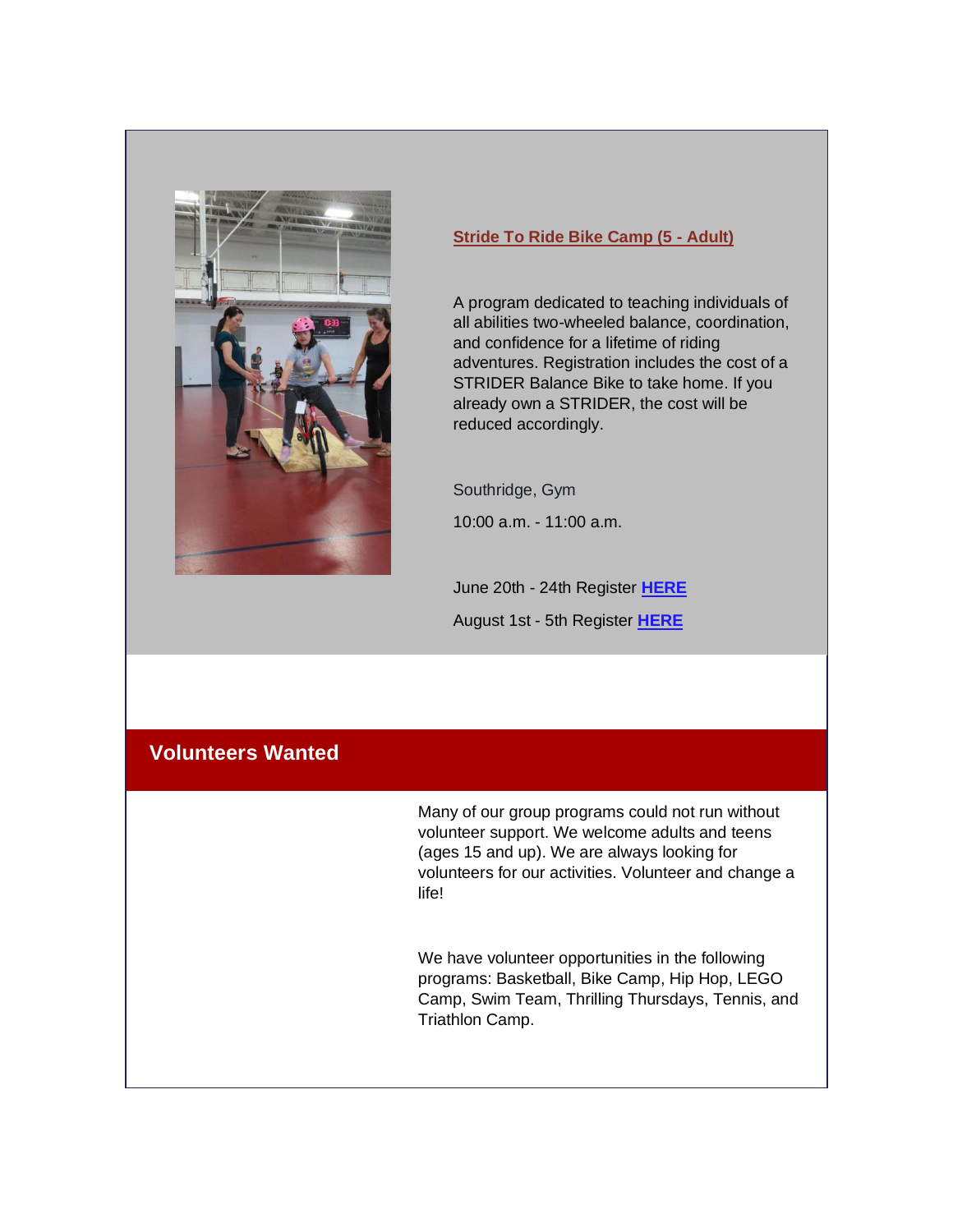

If you are interested in volunteering to help with any Therapeutic Recreation programs and/or fundraisers please contact Summer Aden at 303-471-7043 or **[Summer.Aden@HRCAOnline.org](mailto:Summer.Aden@HRCAOnline.org)**.

Please encourage other families to check out our web page at the **[TR website](https://hrcaonline.org/classes-camps-activities/therapeutic-recreation/therapeutic-recreation-classes-events)** or to subscribe to the TR newsletter by asking them to email Summer. Thank you for spreading the word about all that TR has to offer.

#### **Featured Athletes & Volunteers of the Month**



# **Athlete Of The Month - Samantha B!**

Congratulations to our Athlete of the Month, Samantha B.!

Sam has been very busy within the TR Department these past few months. She has been taking private swim lessons for over a year, but has added LEGO Camp and Special Olympics Swim Team to her TR Resume!

Sam is a Colorado native. She is currently 12 years old and a 7th grader at Cresthill Middle School. Her favorite hobbies include building with LEGOs and practicing Taekwondo. One of her most exciting accomplishments so far has been earning her brown belt!

When she is not at school or the rec center, Sam can be found at home with her mom, dad, brother, and pet frog!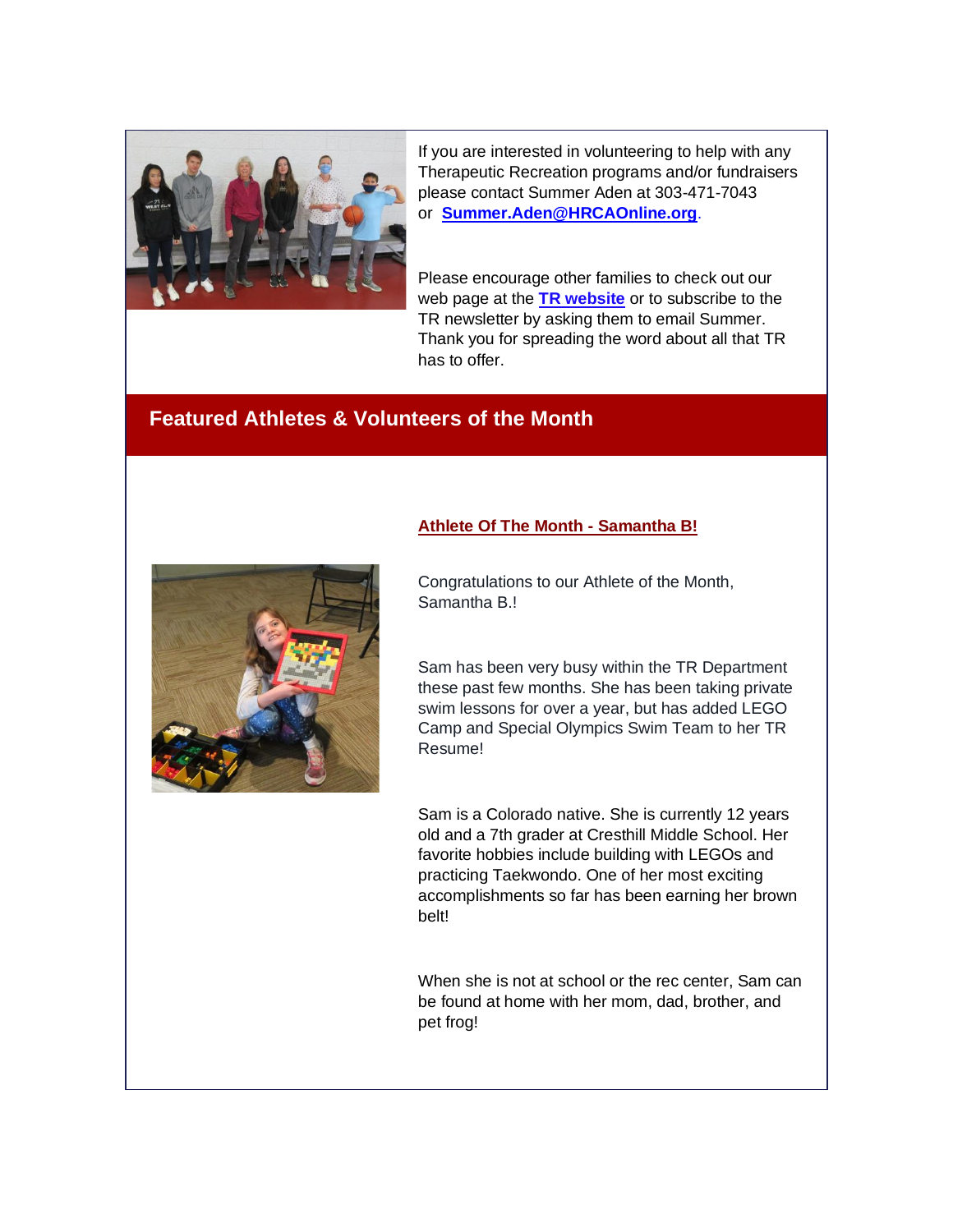

Her advice to fellow athletes? "Have fun and help everyone." Sounds like good advice!

Besides her brown belt, Sam lists "having a kind heart" as one of her biggest accomplishments.

Congratulations Samantha B! – you are our Athlete of the Month!

#### **Volunteers of the Month: Sharon B. and Regina H.!**

A big "Thank You" goes out to volunteers Sharon B. and Regina H.! Both have been so helpful and are much appreciated

**Sharon** started volunteering with TR in December 2021 with the Winter Break Sports Camp. She has been working with our Thrilling Thursday participants and volunteered for Spring Break Sports Camp as well!

Sharon is originally from Peoria Heights, IL and has lived in eight different states! She now lives here in highlands Ranch. She has worked as a teacher and a professional in the insurance industry before retiring in 2017. She saw a request in the HRCA Newsletter asking for TR Volunteers and thought that might be a good fit. She has been volunteering in other ways since high school, but this program is a new experience for her.

Sharon enjoys really connecting with the participants and encourages new volunteers to "Don't be afraid to

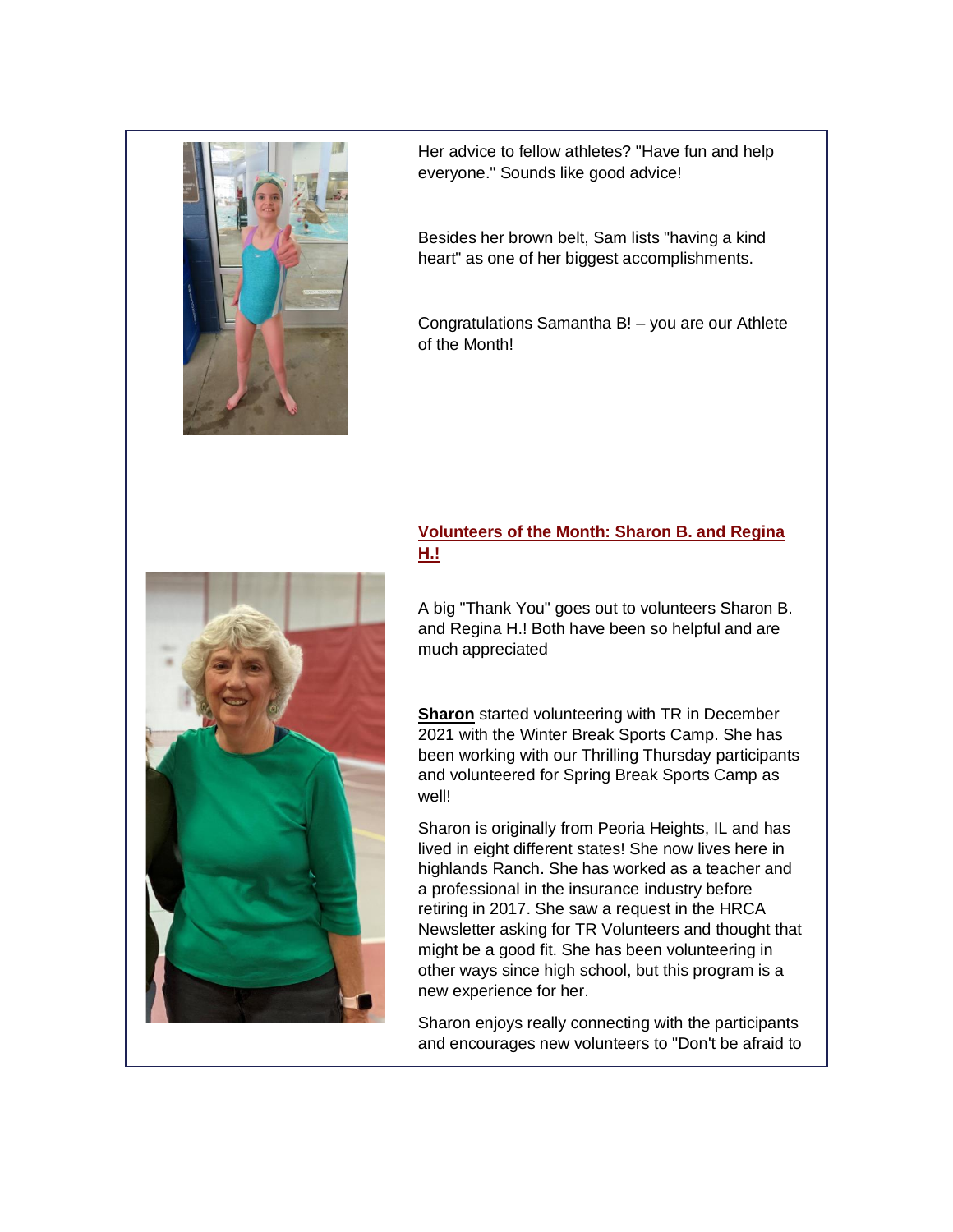

try something different. Jump in and interact with the participants."

**Regina** also began volunteering in December 2021 at the Winter Break Sports Camp. She lends a helping hand several times a month with Thrilling Thursdays and the participants are always happy to see her!

Regina was born in New York and grew up in the northeast U.S. She now lives in Highlands Ranch, and has been a resident here for over 22 years!

Regina chose the TR program for her valuable volunteer time because she values "persons with special needs and supports the goals of the HRCA Therapeutic Recreation program.

Regina is impressed by the participants positivity, kindness, and engagement. She says it is fun to learn new games and enjoy arts and crafts while making new friends. "They are helping me improve my meager basketball skills and keep fit with swimming," she says!

Regina is looking forward to joining more activities this summer. While she is not volunteering, she enjoys hiking, gardening, birdwatching, and reading about history.

Congratulations Sharon and Regina - You are our Volunteers of the Month!

## HRCAonline.org | 303-791-2500

**© Highlands Ranch Community Association, All Rights Reserved Worldwide** 



9568 University Boulevard, Highlands Ranch, CO 80126 | [HRCAonline.org](http://www.hrcaonline.org/)